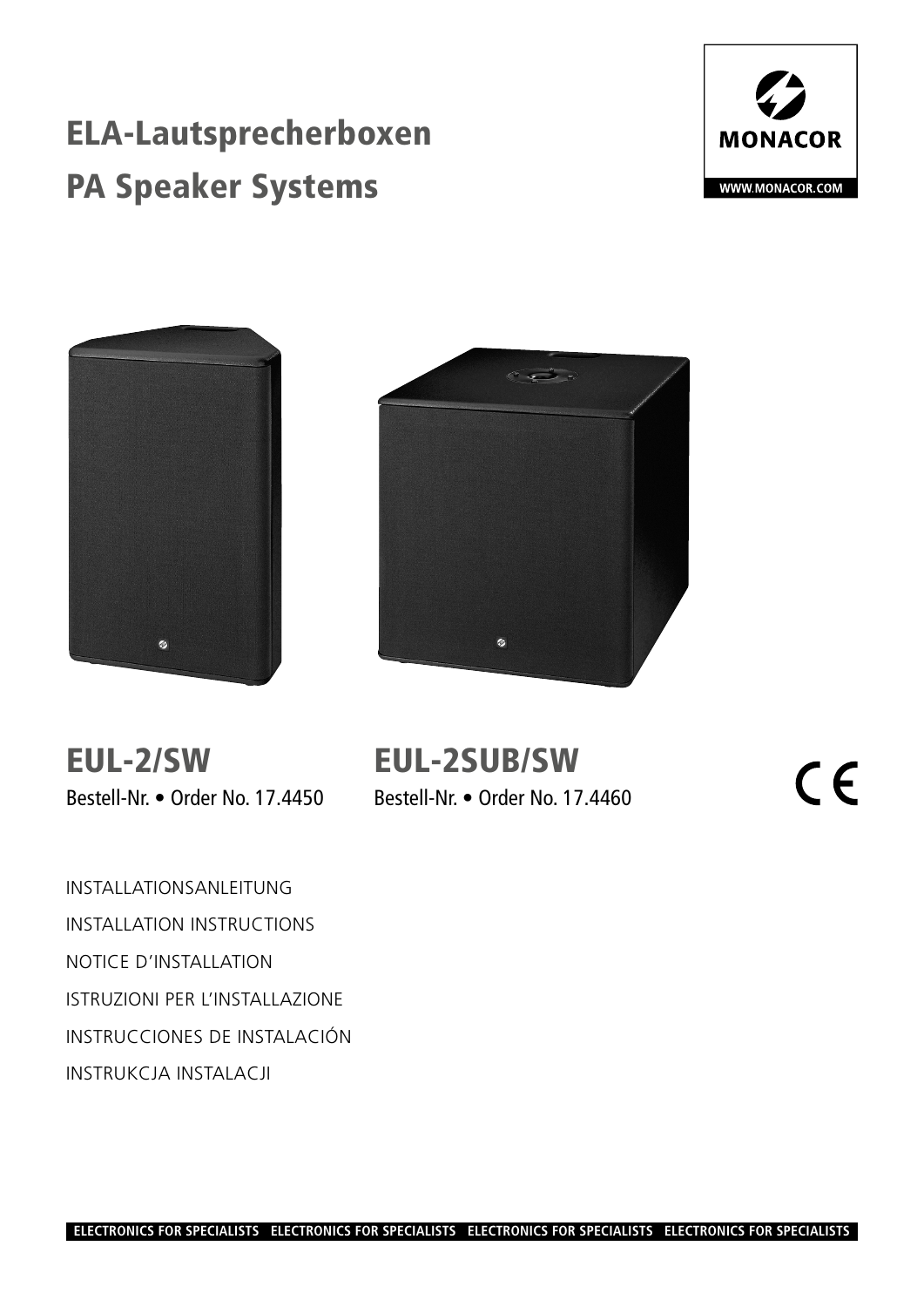# **ELA-Lautsprecherboxen**

*Deutsch*

Diese Anleitung richtet sich an Installateure mit Fachkenntnissen in der 100-V-Beschallungstechnik. Bitte lesen Sie die Anleitung vor der Installation gründlich durch und heben Sie sie für ein späteres Nachlesen auf.

### **1 Verwendungsmöglichkeiten**

Diese Lautsprecherboxen sind speziell für den Einsatz in Beschallungsanlagen konzipiert, die mit 100-V-Technik arbeiten. Das Modell EUL-2/SW ist eine Fullrange-Lautsprecherbox mit zwei 20-cm-Basslautsprechern (8") und einem 25-mm-Hornhochtöner (1").

Das Modell EUL-2SUB/SW ist eine Subwooferbox mit einem 30-cm-Basslautsprecher (12") und integrierter Frequenzweiche (Tiefpass). Sie dient zur Tiefbassergänzung von ELA-Lautsprechern und passt perfekt zum Modell EUL-2/SW.

#### **2 Wichtige Hinweise für den Gebrauch**

Der Lautsprecher entspricht allen relevanten Richtlinien der EU und trägt deshalb das CE-Zeichen.

• Der Lautsprecher ist nur zur Verwendung im Innenbereich geeignet. Schützen Sie ihn vor Tropf- und Spritzwasser, hoher Luftfeuchtigkeit und Hitze (zulässiger Einsatztemperaturbereich 0–40°C).

## **PA Speaker Systems**

These instructions are intended for installers with sufficient knowledge in 100V technology for PA applications. Please read the instructions carefully prior to installation and keep them for later reference.

### **1 Applications**

These speakers systems are specially designed for application in PA systems operating with 100V technique. EUL-2/SW is a full-range speaker system with two 20cm (8") bass speakers and a 25mm (1") horn tweeter. EUL-2SUB/SW is a subwoofer system with a 30cm (12") bass speaker and an integrated crossover network (low pass). It is used as a low-frequency complement of PA speakers and is a perfect match for EUL-2/SW.

#### **2 Important Notes**

The speaker corresponds to all relevant directives of the EU and is therefore marked with  $\mathsf{CE}$ .

- The speaker is suitable for indoor use only. Protect it against dripping water and splash water, high air humidity and heat (admissible ambient temperature range 0–40°C).
- For cleaning only use a dry, soft cloth; never use water or chemicals.
- Verwenden Sie zum Reinigen nur ein trockenes, weiches Tuch, auf keinen Fall Wasser oder Chemikalien.
- Wird der Lautsprecher zweckentfremdet, falsch angeschlossen oder überlastet, kann keine Haftung für daraus resultierende Sachoder Personenschäden und keine Garantie für den Lautsprecher übernommen werden.

Soll der Lautsprecher endgültig aus dem Betrieb genommen werden, übergeben Sie ihn zur umweltgerechten Entsorgung einem örtlichen Recyclingbetrieb.

#### **3 Installation**



**WARNUNG** Im Betrieb liegt berührungsgefährliche Spannung bis 100V an der Lautsprecherleitung an. Die Installation darf nur durch Fachpersonal erfolgen.

Achten Sie auf die Belastung des ELA-Verstärkers durch die Lautsprecher. Eine Überlastung kann den Verstärker beschädigen! Die Summe der Leistungen aller angeschlossenen Lautsprecher darf die Verstärkerleistung nicht überschreiten.

- 1) Das Modell EUL-2SUB/SW frei auf dem Boden aufstellen. Über die Subwooferbox lässt sich in einem bestimmten Abstand eine
- No guarantee claims for the speaker and no liability for any resulting personal damage or material damage will be accepted if the speaker is used for other purposes than originally intended, if it is not correctly connected, or if it is overloaded.

If the speaker is to be put out of op- $\boxtimes$ eration definitively, take it to a local recycling plant for a disposal which is not harmful to the environment.

#### **3 Installation**



**WARNING** During operation, there is a hazard of contact with a voltage of up to 100V at the speaker cable. Installation must be made by skilled personnel only.

Observe the load of the PA amplifier by the speaker systems. An overload may damage the amplifier! The total power of all speaker systems connected must not exceed the amplifier power.

1) Set up EUL-2SUB/SW on the floor. A speaker system (e.g. EUL-2/SW) can be placed as a top part onto the subwoofer system at a certain distance. For this purpose, insert an adapter for speaker systems (e.g. PAST-

Lautsprecherbox (z.B. EUL-2/SW) als Topteil aufsetzen. Dazu ein Boxen-Zwischenstück (z.B. PAST-28/SW) in die Stativhülse auf der Oberseite der Subwooferbox stecken und darauf die Lautsprecherbox. Das Modell EUL-2/SW kann auch separat auf ein Boxenstativ montiert werden.

- 2) Vor dem Anschluss des Lautsprechers die ELA-Anlage komplett ausschalten, damit die 100-V-Audioleitung vom ELA-Verstärker spannungsfrei ist!
- 3) Über die Speakon®-Eingangsbuchse (2) den Lautsprecher mit dem ELA-Verstärker verbinden. Der Speakon-Stecker muss wie folgt angeschlossen sein:



1+ = Lautsprecher-Pluspol (gekennzeichnete Ader) 1− = Lautsprecher-Minuspol 2+ und 2− bleiben frei

- 4) Mit dem Drehschalter (1) auf der Geräterückseite die Nennbelastung einstellen.
- 5) Bei der Box EUL-2SUB/SW kann über die Speakon-Ausgangsbuchse PAR./SAT OUT (3) ein weiterer 100-V-Lautsprecher (z.B. EUL-2/SW) angeschlossen werden.
- 6) Beim Anschluss von mehreren Lautsprechern darauf achten, dass die Lautsprecher alle gleich gepolt werden.

Änderungen vorbehalten.

28/SW) into the stand sleeve provided on the upper side of the subwoofer system and place the speaker system on the adapter. EUL-2/SW can also be mounted separately onto a speaker stand.

- 2) Completely switch off the PA system before connecting the speaker so that the 100V audio cable from the PA amplifier will not carry any voltage!
- 3) Connect the speaker to the PA amplifier via the Speakon® input jack (2). Connect the Speakon plug as follows:



 $1+=$  positive pole of speaker (marked core)

- 1− = negative pole of speaker 2+ and 2− not connected
- 4) Adjust the power rating with the selector switch (1) on the rear side of the speaker.
- 5) EUL-2SUB/SW: The Speakon output jack PAR./SAT OUT (3) allows connection of another 100V speaker (e.g. EUL-2/SW).
- 6) When connecting several speakers, make sure that all speakers have the same polarity.

Subject to technical modification.

| <b>Technische Daten</b>             | <b>Specifications</b>                | EUL-2/SW                       | <b>EUL-2SUB/SW</b>             |  |
|-------------------------------------|--------------------------------------|--------------------------------|--------------------------------|--|
| Nennbelastbarkeit                   | Power rating                         | 50/37,5/25/12,5W               | 120/90/60/30W                  |  |
| Frequenzbereich                     | Frequency range                      | $70 - 19000$ Hz                | $38 - 250$ Hz                  |  |
| Kennschalldruck                     | <b>SPL</b>                           | 95 dB (1W/1 m)                 | 95 dB (1W/1 m)                 |  |
| Abmessung ( $B \times H \times T$ ) | Dimensions ( $W \times H \times D$ ) | $320 \times 485 \times 250$ mm | $420 \times 430 \times 445$ mm |  |
| Gewicht                             | Weight                               | 8,7 kg                         | $18,2$ kg                      |  |
| Anschluss                           | Connection                           | Speakon®                       | Speakon®                       |  |
| Einsatztemperatur                   | Ambient temperature                  | $0 - 40$ °C                    | $0 - 40$ °C                    |  |

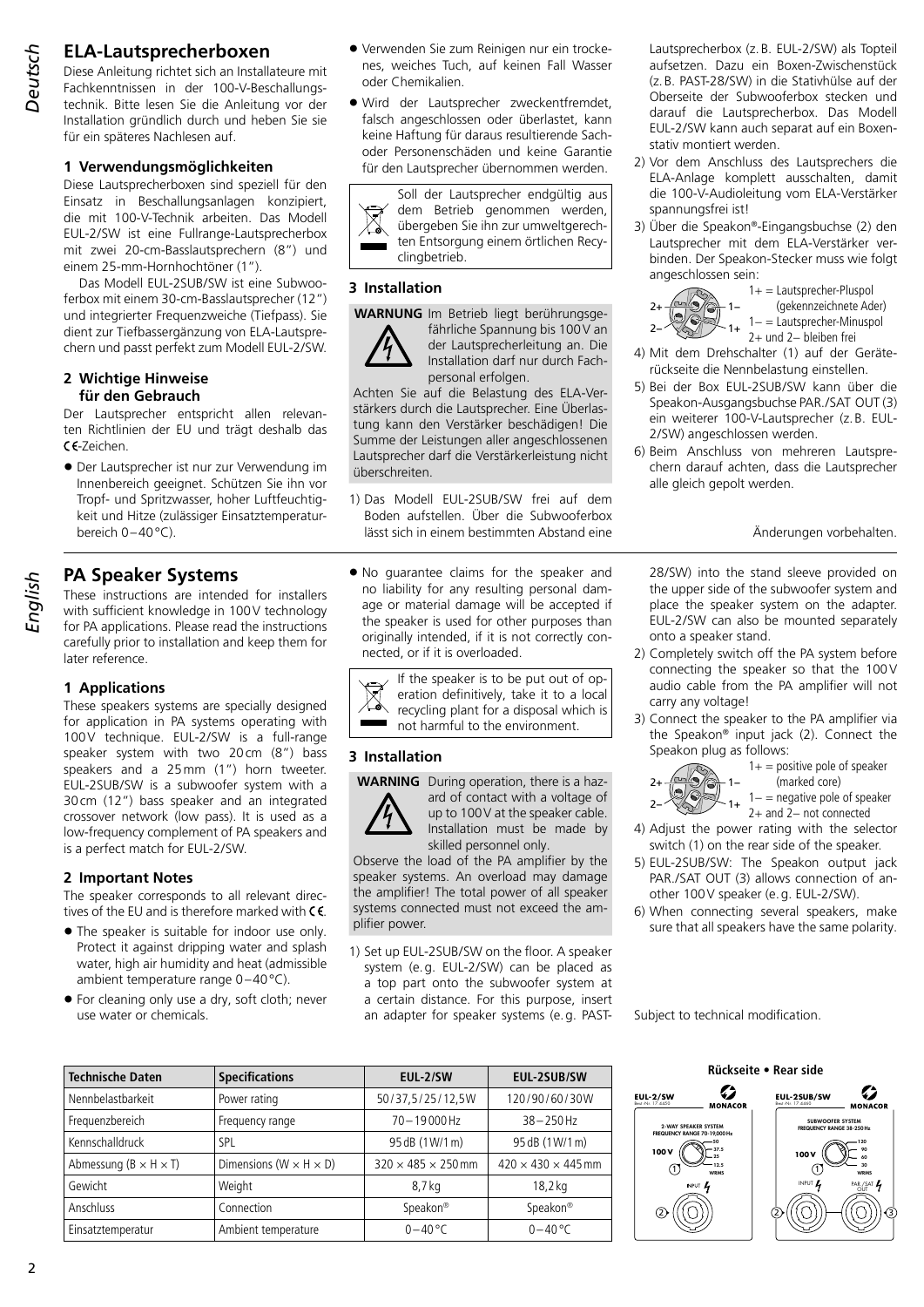# **Enceintes Public Adress**

Cette notice s'adresse aux installateurs possédant des connaissances suffisantes en technique de sonorisation ligne 100V. Veuillez lire la présente notice avec attention avant l'installation et conservez-la pour pouvoir vous y reporter ultérieurement.

#### **1 Possibilités d'utilisation**

Ces enceintes sont conçues pour une utilisation dans des installations de sonorisation, fonctionnant en ligne 100V. Le modèle EUL-2/SW est une enceinte fullrange avec deux haut-parleurs de grave 20cm (8") et un haut-parleur d'aigu à pavillon 25mm (1").

Le modèle EUL-2SUB/SW est un subwoofer avec un haut-parleur de grave 30cm (12") et un filtre de fréquences intégré (passe-bas). Elle permet de compléter les graves d'enceintes Public Adress et est parfaitement bien adaptée pour fonctionner avec le modèle EUL-2/SW.

#### **2 Conseils importants d'utilisation**

L'enceinte répond à toutes les directives nécessaires de l'Union européenne et porte donc le symbole  $\mathsf{C}\mathsf{C}$ .

- L'enceinte n'est conçue que pour une utilisation en intérieur. Protégez-la des éclaboussures, de tout type de projections d'eau, d'une humidité élevée de l'air et de la chaleur (température ambiante admissible 0–40°C).
- Pour le nettoyage, utilisez uniquement un

# **Casse acustiche PA**

Queste istruzioni sono rivolte agli installatori che possiedono delle conoscenze specifiche sufficienti della tecnica di sonorizzazione a 100V. Vi preghiamo di leggerle attentamente prima dell'installazione e di conservarle per un uso futuro.

### **1 Possibilità d'impiego**

Queste casse acustiche sono state realizzate specialmente per l'impiego in impianti di sonorizzazione che funzionano con uscita audio 100V. Il modello EUL-2/SW è una cassa fullrange con due woofer di 20cm (8") e con un tweeter a tromba di 25mm (1"). Il modello EUL-2SUB/SW è una cassa subwoofer con un woofer di 30cm (12") e con filtro di frequenza integrato (passa-basso). Serve per integrare i bassi profondi di altoparlanti PA e si adatta perfettamente al modello EUL-2/SW.

### **2 Avvertenze importanti per l'uso**

La cassa acustica è conforme a tutte le direttive rilevanti dell'UE e pertanto porta la sigla  $\mathsf{C}\mathsf{E}$ .

- La cassa acustica è prevista solo per l'uso all'interno di locali. Proteggerlo dall'acqua gocciolante e dagli spruzzi d'acqua, da alta umidità dell'aria e dal calore (temperatura d'impiego ammessa fra 0 e 40°C).
- Per la pulizia usare solo un panno morbido,

chiffon sec et doux, en aucun cas de produits chimiques ou d'eau.

• Nous déclinons toute responsabilité en cas de dommages matériels ou corporels résultants si l'enceinte est utilisée dans un but autre que celui pour lequel elle a été concue. si elle n'est pas correctement branchée ou s'il y a surcharge ; en outre, la garantie deviendrait caduque.

Lorsque le haut-parleur est définitivement  $\boxtimes$ retiré du service, vous devez la déposer dans une usine de recyclage adaptée pour contribuer à son élimination non polluante.



### **3 Installation**

**AVERTISSEMENT** Pendant le fonctionnement,



une tension de contact dangereuse jusqu'à 100V est pré-

sente au câble haut-parleur. Seul un personnel qualifié peut effectuer l'installation. Faites attention à la charge de l'amplificateur PA par les haut-parleurs. Une surcharge peut endommager l'amplificateur. La somme des puissances de l'ensemble des haut-parleurs reliés ne doit pas dépasser la puissance de l'amplificateur.

asciutto; non impiegare in nessun caso prodotti chimici o acqua.

• Nel caso d'uso improprio, di collegamento sbagliato o di sovraccarico della cassa, non si assume nessuna responsabilità per eventuali danni consequenziali a persone o a cose e non si assume nessuna garanzia per la cassa.

Se si desidera eliminare la cassa acustica definitivamente, consegnarlo per lo smaltimento ad un'istituzione locale per il riciclaggio.

### **3 Installazione**

**AVVERTIMENTO** Durante il funzionamento,



nel cavo dell'altoparlante è presente una tensione fino a 100V, pericolosa in caso di contatto. L'installazione deve essere eseguita solo da personale specializzato.

Tener presente anche il carico dell'amplificatore PA da parte degli altoparlanti. Un sovraccarico può danneggiare l'amplificatore! La somma delle potenze di tutti gli altoparlanti collegati non deve superare la potenza dell'amplificatore.

1) Collocare sul pavimento il modello EUL-2SUB/SW. Sopra la cassa subwoofer si può posizionare, ad una determinata distanza, una cassa acustica (p.es. EUL-2/SW). In que-

| Caractéristiques techniques          | Dati tecnici                         | EUL-2/SW                       | EUL-2SUB/SW                    |                                                             | Face arrière • Retro           |
|--------------------------------------|--------------------------------------|--------------------------------|--------------------------------|-------------------------------------------------------------|--------------------------------|
| Puissance nominale                   | Potenza nominale                     | 50/37,5/25/12,5W               | 120/90/60/30W                  | Ø<br><b>EUL 2/SW</b><br>Best.-Nr. 17.4450<br><b>MONACOR</b> | EUL-2SUB/<br>Best.-Nr. 17.4460 |
| Bande passante                       | Gamma di frequenze                   | 70-19000Hz                     | $38 - 250$ Hz                  | 2-WAY SPEAKER SYSTEM                                        | <b>SUB</b><br><b>FREQUE</b>    |
| Pression sonore nominale             | Pressione sonora nominale            | 95 dB (1W/1 m)                 | 95 dB (1W/1 m)                 | FREQUENCY RANGE 70-19.000 Hz                                |                                |
| Dimensions ( $1 \times h \times p$ ) | Dimensioni ( $l \times h \times p$ ) | $320 \times 485 \times 250$ mm | $420 \times 430 \times 445$ mm | 100 V<br><b>WRMS</b>                                        | 100 V                          |
| Poids                                | Peso                                 | 8,7kg                          | $18,2 \text{ kg}$              | INPUT $\boldsymbol{L}$                                      | INPUT                          |
| Branchement                          | Contatti                             | Speakon <sup>®</sup>           | Speakon <sup>®</sup>           |                                                             |                                |
| Température fonc.                    | Temperatura d'esercizio              | $0 - 40$ °C                    | $0 - 40$ °C                    |                                                             |                                |

- 1) Posez le modèle EUL-2SUB/SW librement sur le sol. On peut poser une enceinte (p.ex. EUL-2/SW) sur le subwoofer à une certaine distance, comme élément supérieur. Pour ce faire, placez une pièce intermédiaire (par exemple PAST-28/SW) dans l'insert pour pied sur la face supérieure du subwoofer et placez l'enceinte dessus. Le modèle EUL-2/SW peut également être monté séparément sur un pied d'enceinte.
- 2) Avant de brancher l'enceinte, éteignez complètement l'installation Public Adress pour que le câble audio 100V de l'amplificateur Public Adress ne soit pas porteur de tension.
- 3) Via la prise d'entrée Speakon® femelle (2), reliez le haut-parleur à l'amplificateur Public Adress. Reliez la fiche Speakon mâle comme suit :



 $1+=$  pôle plus haut-parleur (conducteur repéré) 1− = pôle moins haut-parleur

- 4) Avec le sélecteur (1) sur la face arrière de l'enceinte, réglez la puissance nominale.
- 5) Sur l'enceinte EUL-2SUB/SW, on peut relier une autre enceinte 100V (p.ex. EUL-2/SW) via la prise de sortie Speakon PAR./SAT OUT (3).
- 6) Si vous branchez plusieurs enceintes, veillez à que qu'elles aient toutes la même polarité.

#### Tout droit de modification réservé.

sto caso inserire nella boccola per stativo, che si trova sul lato superiore della cassa subwoofer, un distanziatore per casse acustiche (p. es. PAST-28/SW) e sistemare sullo stesso la cassa. Il modello EUL-2/SW può essere montato anche separatamente su uno stativo per casse acustiche.

- 2) Prima di collegare l'altoparlante, spegnere completamente l'impianto PA per garantire che la linea audio 100V proveniente dall'amplificatore PA sia libera di tensione!
- 3) Collegare l'altoparlante con l'amplificatore PA per mezzo della presa d'ingresso Speakon® (2). Il connettore Speakon deve avere i seguenti contatti:



 $1+=$  polo positivo dell'altoparlante (conduttore contrassegnato)

- 1− = polo negativo dell'altoparlante
- 2+ e 2− rimangono liberi
- 4) Con il selettore (1) sul retro dell'apparecchio impostare la potenza nominale.
- 5) Per la cassa EUL-2SUB/SW, tramite la presa d'uscita Speakon PAR./SAT OUT (3), si può collegare un ulteriore altoparlante 100V (p.es. EUL-2/SW).
- 6) Collegando più altoparlanti fare attenzione alla medesima polarità di tutti gli altoparlanti.

Con riserva di modifiche tecniche.